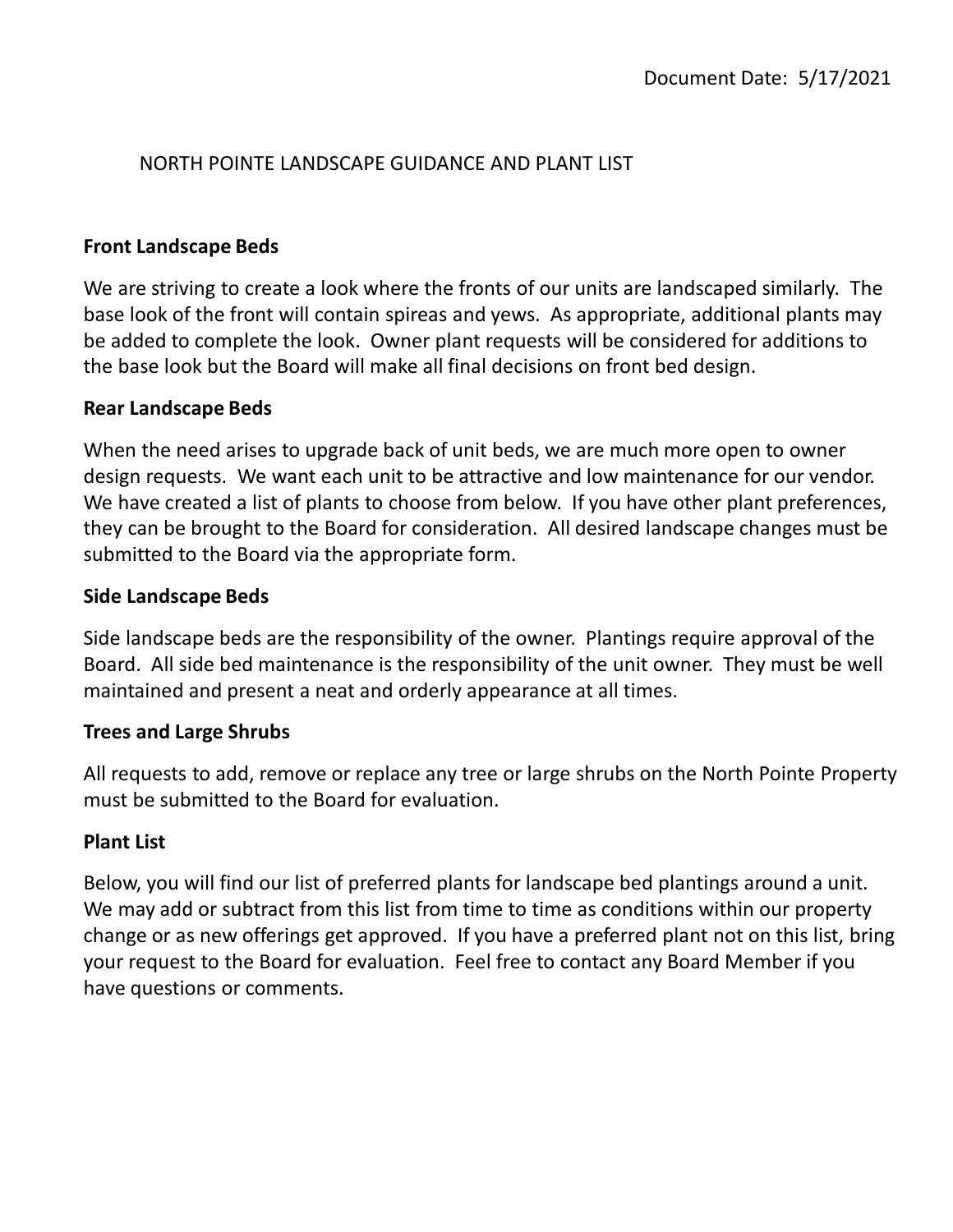

**Boxwood –** An evergreen that grows to 3 feet in full or partial sun



**Rhododendron-** Purple/pink blossoms and an early spring blooming plant in full or partial sun



**Summersweet-** Grows to 4 feet tall in full or partial sun light.



**Little Lime Hydrangea** – Grows to 3 feet, blooms in Jul-Sep., in full or partial sun.



**Dwarf Fothergilla –** Grows to 2-3 feet tall, b**lo**oms in April/May in full or partial sunlight



**Gold Flame Spirea –** Grows in full sun or partial shade.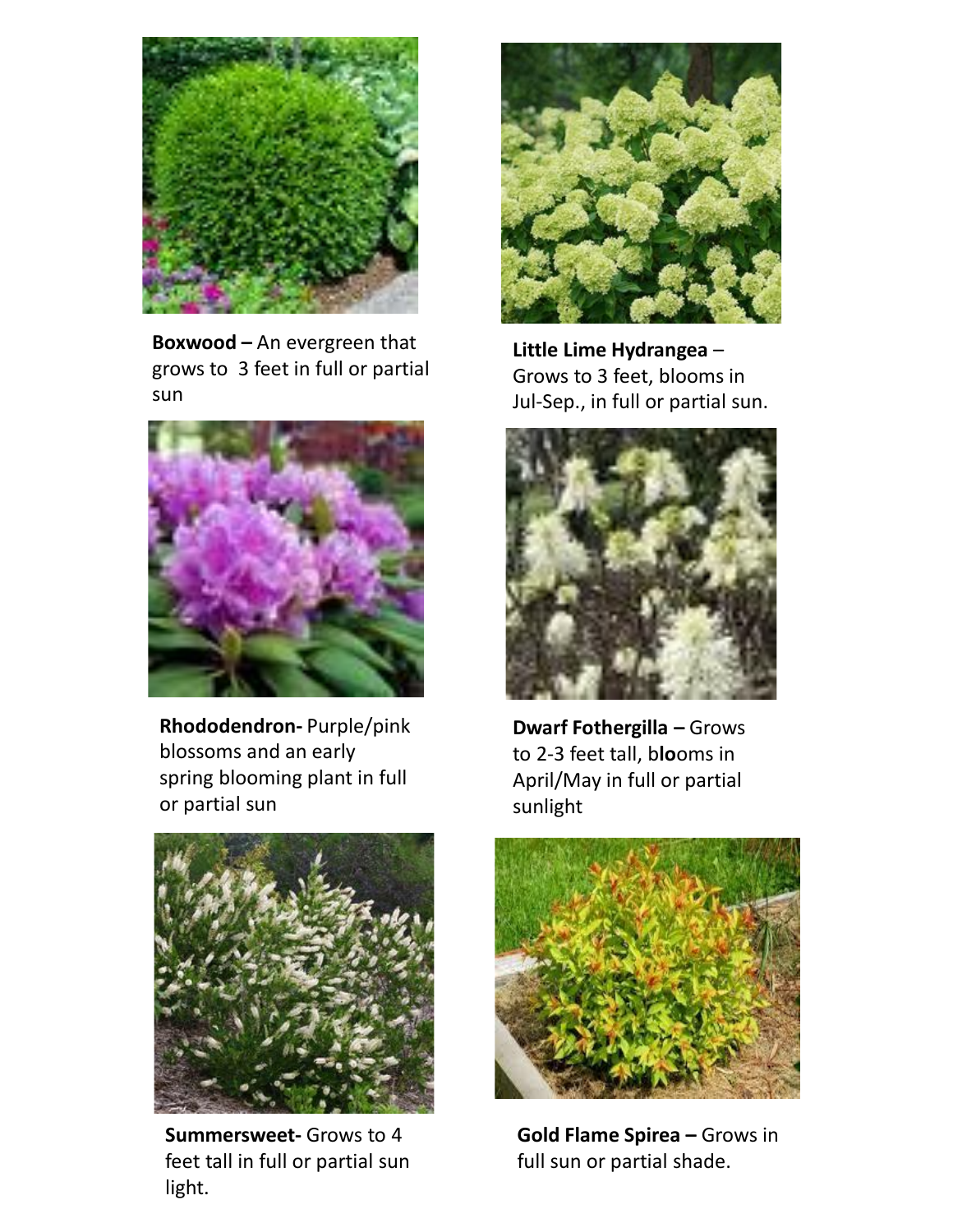

**Yew –** An evergreen that reaches 3-4 feet and is attractive year round. Does well in full or partial sun



**Bobo Hydrangea –** Grows to 2-3 feet and blooms in Jul-Sep. in full or partial sun.



**Lynnwood Forsythia –** Mature shrub grows 5-6 feet tall. It is an early spring bloomer and grows in full or partial sun light.



**Lilac** -blooms in mid-late spring – in sun or partial shade



**Weigela Strobe** – a low maintenance plant with flashy colors in full or partial sun.



**Red Twig Dogwood**  attractive red stems in winter. Flowers bloom around late spring into summer (May-June).